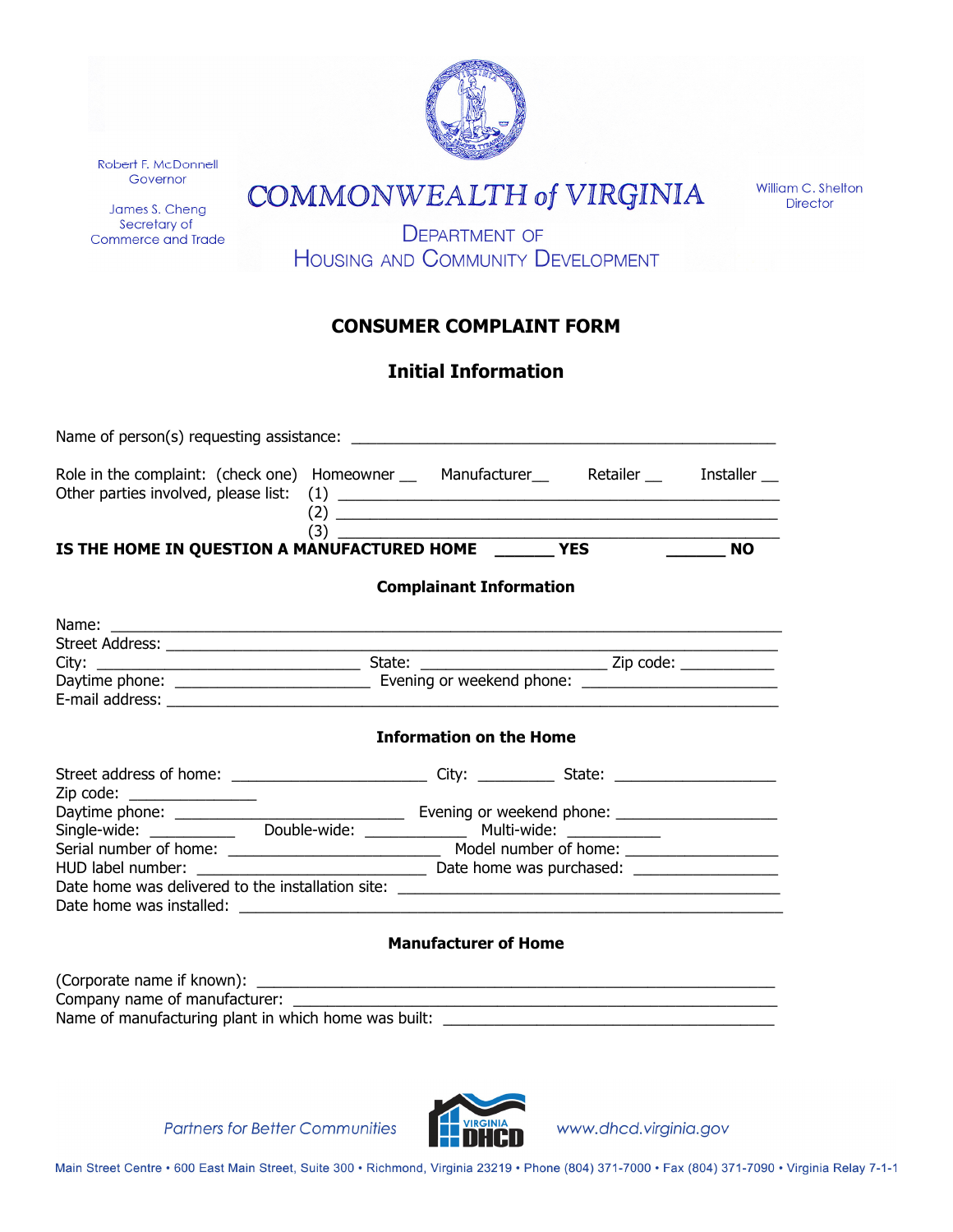|  | <b>Retailer of Home</b>                                                                             |
|--|-----------------------------------------------------------------------------------------------------|
|  |                                                                                                     |
|  |                                                                                                     |
|  |                                                                                                     |
|  |                                                                                                     |
|  |                                                                                                     |
|  |                                                                                                     |
|  |                                                                                                     |
|  |                                                                                                     |
|  |                                                                                                     |
|  |                                                                                                     |
|  |                                                                                                     |
|  | <b>Description of Complaint(s)</b><br>Note: Additional complaints can be attached on separate paper |
|  |                                                                                                     |
|  |                                                                                                     |